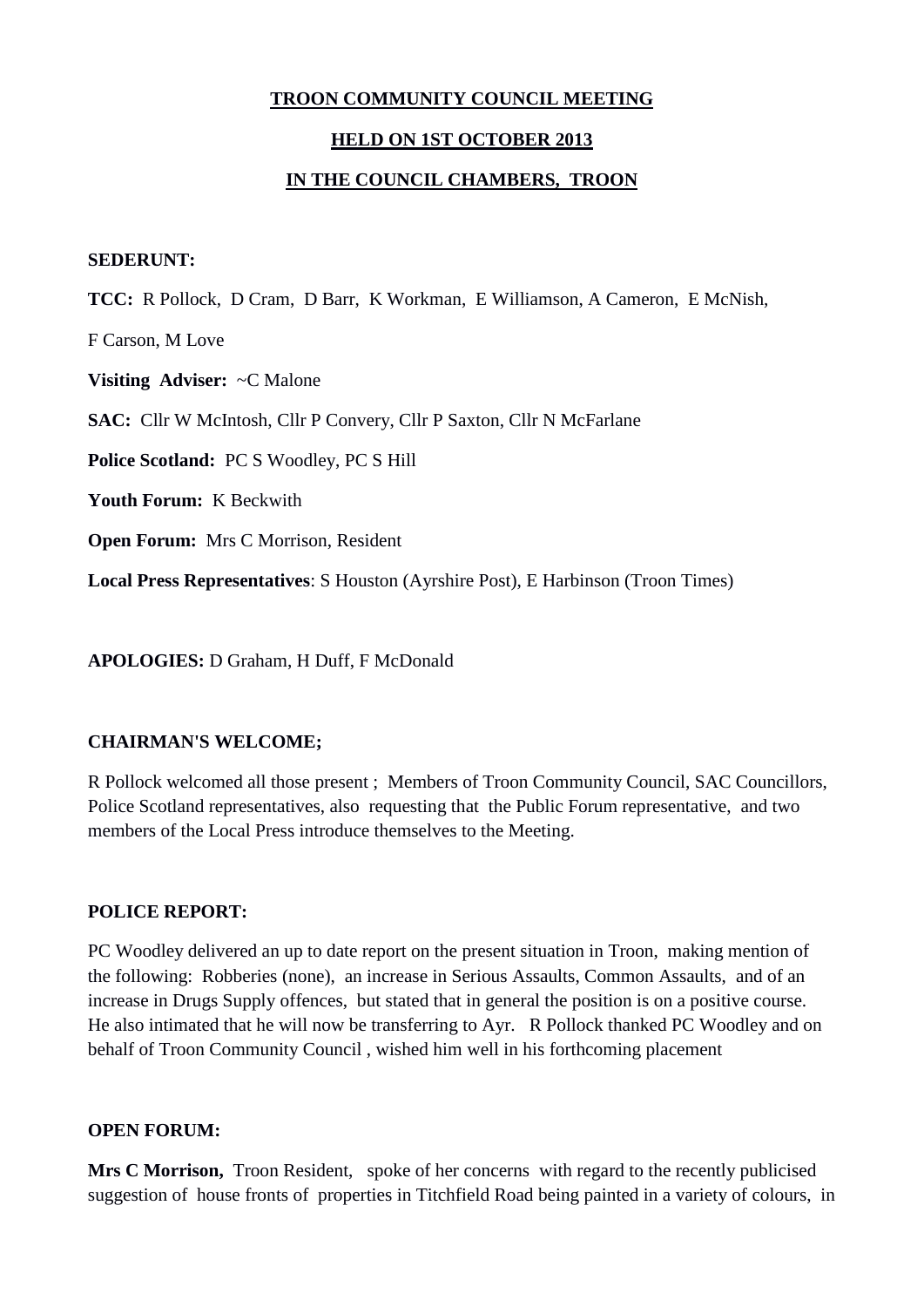order to provide a more attractive tourist image of Troon. Discussion took place on what costs would be involved, and borne by whom. Cllr Convery stated that at present this still in the discussion stages; that it was an attempt to raise the profile of Troon; and that choice to participate, together with costs would require to be undertaken by individual owners. Further discussion took place on the more pressing necessities to provide

- adequate toilet facilities for all visitors to the town,
- parking signage,
- \*and of the lack of slipway provision impeding the furtherance of the developing water sports in Troon.

# **TROON WALKS:**

On D Graham's behalf, Campbell Malone outlined the situation re Troon Walks, and the present lack of funding for further leaflet production. After discussion TCC agreed unanimously to fund the cost of £470 approx. for the purchase of the template, in order to secure the copyright for further production, together with making an approach to possible sponsors for assistance with funding.

### **APPROVAL OF MINUTES:**

Minutes were approved by E Williamson, and seconded by D Barr, with the amendment re K Beckwith's report where it was erroneously stated that he had been requested to take down the TYC website. Factually he had only been asked to take down the Facebook page, which task he had undertaken, although the TYC website has subsequently also been removed.

# **MATTERS ARISING:**

**Letter** to Mrs E Howat, CEO, SAC re Golf Club House – M Love confirmed that this had been sent, and an interim reply has been received pending further investigation

**Toilet Block at Templehill** – Cllr P Saxton still investigating

**Repairs to Bollards at Merrick Avenue Muirhead:**. Cllr Saxton confirmed that these had been carried out.

**SPT Calming Strategies** – Cllr P Convery will be attending a meeting with SPT this month

**Lights at Footpath(s) in the Brodie Avenue, Logan Drive and Willow Lane areas.** Cllr P Convery agreed to pursue the issue at Burns House, and Secretary was asked to write to CEO outlining the difficulties being experienced in remedying the situation.

**Storage Space for Chernobyl Children's Lifeline donations** – K Workman confirmed that she will be attending a meeting in the forthcoming week to establish a suitable site.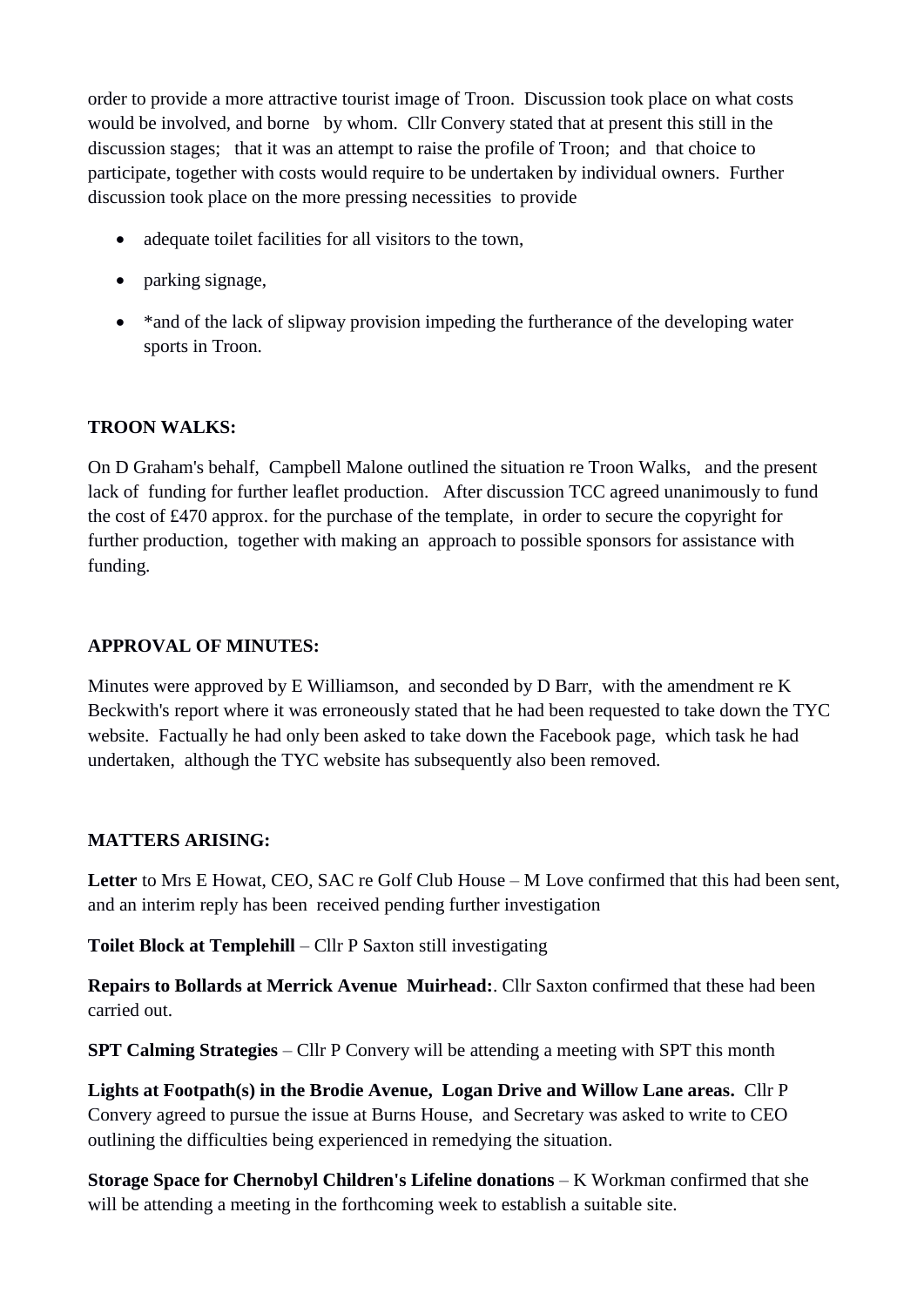**Traffic Lights at Lang Road** – amber light still non-operational

**Website Input** – M Love spoke of having attended a brief but informative training at Outbox 4, and of her suggestion that K Beckwith, with his agreement, was the most appropriate person to facilitate and oversee input, update etc, with suitable remuneration for his efforts.

**Troon Community Council Banners:** In response to Chairman R Pollock's enquiry, A Cameron confirmed that she had been in touch with G Collins,SAC, and that initial approaches had been made to erect banners announcing impending meetings. R Pollock stated that he would be willing to assist.

# **YOUTH FORUM:**

**K Beckwith** delivered a comprehensive and informative report as follows:

**Scholar Bus** The Scholar Bus visited Marr College on Monday 2nd September as part of a whistle-stop tour of Scottish schools, with Marr being the only South Ayrshire school on the route. The aim was to raise awareness of Scholar, which is a online learning resource that supports a number of subjects at S5/6 level. More

than 200 students and teachers boarded the bus where they had the opportunity to experience a range of fun educational activities.

**UCAS** Dr Neil Speirs from Edinburgh University delivered a talk to students and then later that night, delivered a parent session. Students have also received a University funding lecture. Students can now apply through the UCAS Apply 2014 website. Students can also download the Little Guide 2014 and parents can download the Parent Guide 2014 too. UCAS classes on a Thursday Period 4 have been well attended and will assist students through the application process. **Fundraising** The Parent Council have set up a fundraising initiative that allows you to purchase goods online from a huge number of retailers, (Amazon, Argos, Boots, iTunes & Tesco to name but a few) who will as a result donate up to 15% to Marr College.

Young Musician of the Year 2013 this year Marr College will host Troon Rotary Club's Young Musician of the Year competition. Any school age children from Troon are welcome to enter and entrants can be either instrumentalists or vocalist. The competition will be held in November, a date has yet to be confirmed.

**Cllr MacFarlane** asked the situation re the partial non-functioning of Boys' washroom/toilet facilities. It was suggested that Maintenance should be attended to by the private contractors, hired by South Ayrshire Council.

# **CORRESPONDENCE:**

**Incoming:**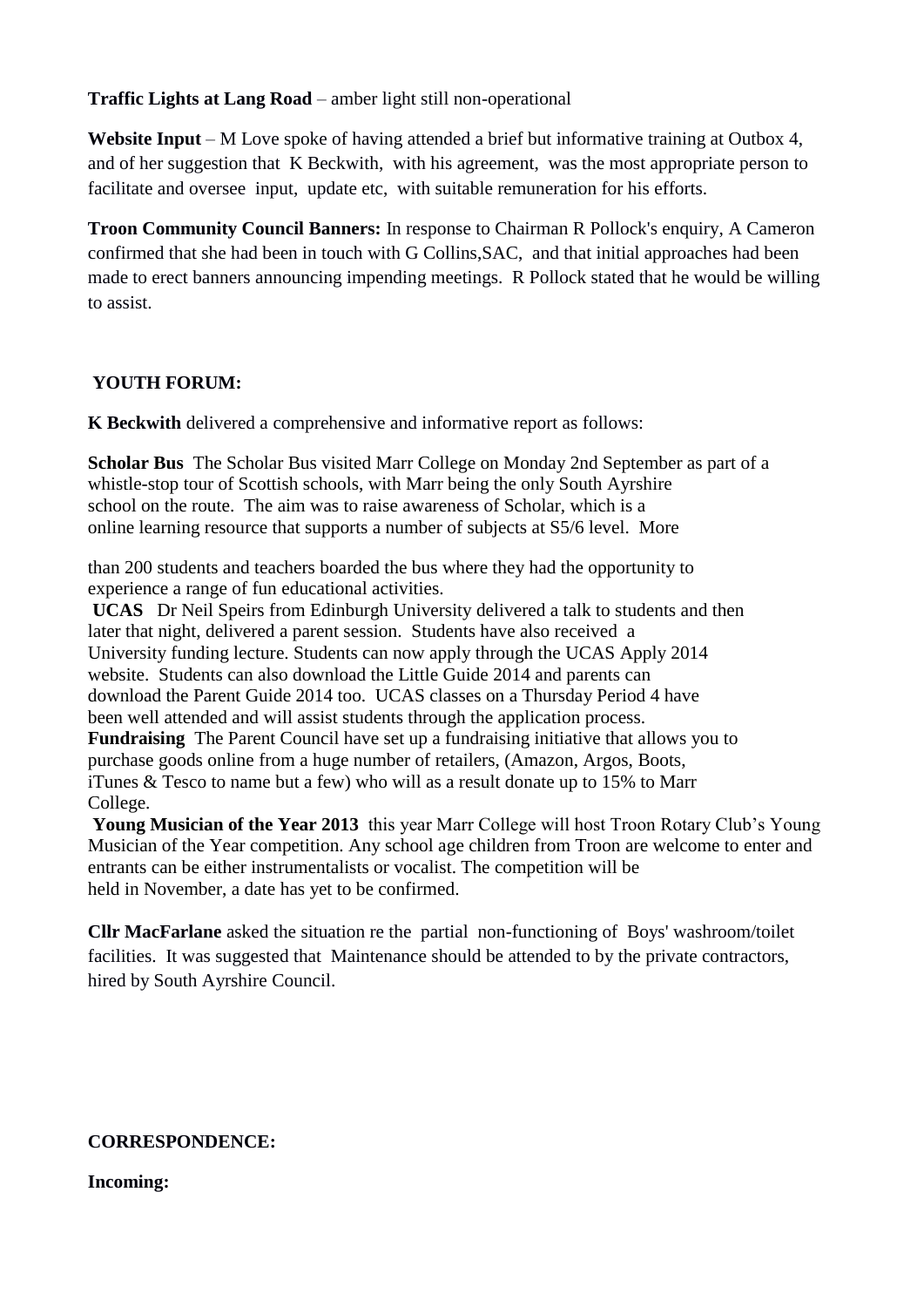- SAC Community Conference –Thursday  $24<sup>th</sup>$  October 2013
- CEO, SAC Troon Welbeck Municipal Golf Club House
- $SAC cc$  letter re Notice of Public Procession on  $13<sup>th</sup>$  October 2013
- SAC cc letter re Notice of Public Procession on 10<sup>th</sup> November 2013

# **Outgoing:**

Mrs E Howat, CEO – Troon Welbeck Municipal Golf Club House

Mr M Newall Neighbourhood Services Mngr, SAC – Troon Floral Displays

Ms C Monaghan, Community Planning, SAC – Resignation of TA McNish

Ms TA McNish – Letter of thanks

# **COUNCILLORS' REPORTS**

**Cllr N MacFarlane** spoke of the following:

- The meeting of the Leadership Panel on  $25<sup>th</sup>$  September re Welbeck Golf Club House, of its referral to a Scrutiny Panel, and of its return, with recommendations, to the Leadership Panel and subsequent delay for consideration until April 2014
- Site visit to Marr Rugby Club
- Visit to Muirhead Primary School re local history
- Active Schools Performance
- Fair Trade Association request for a letter of support from Troon Community Council. Chairman R Pollock voiced his disappointment re article in Troon's Going Out, but agreement of the Council was to send a letter of support as requested.
- Her attendance at a lunch hosted by Ayrshire Post, and the success of Live@Troon

**Cllr P Convery** spoke of the following:

- Attendance at the Citadel for the Active Schools performance
- The appointment of a new SAC Officer whose remit includes regeneration and of hopeful sourcing of funding for the Troon area.
- The necessity for adequate car parking and signage being a key issue
- Refreshing promenade furniture and floral features
- Promenade safety and the intended alteration with regard to the Disabled Parking Bays near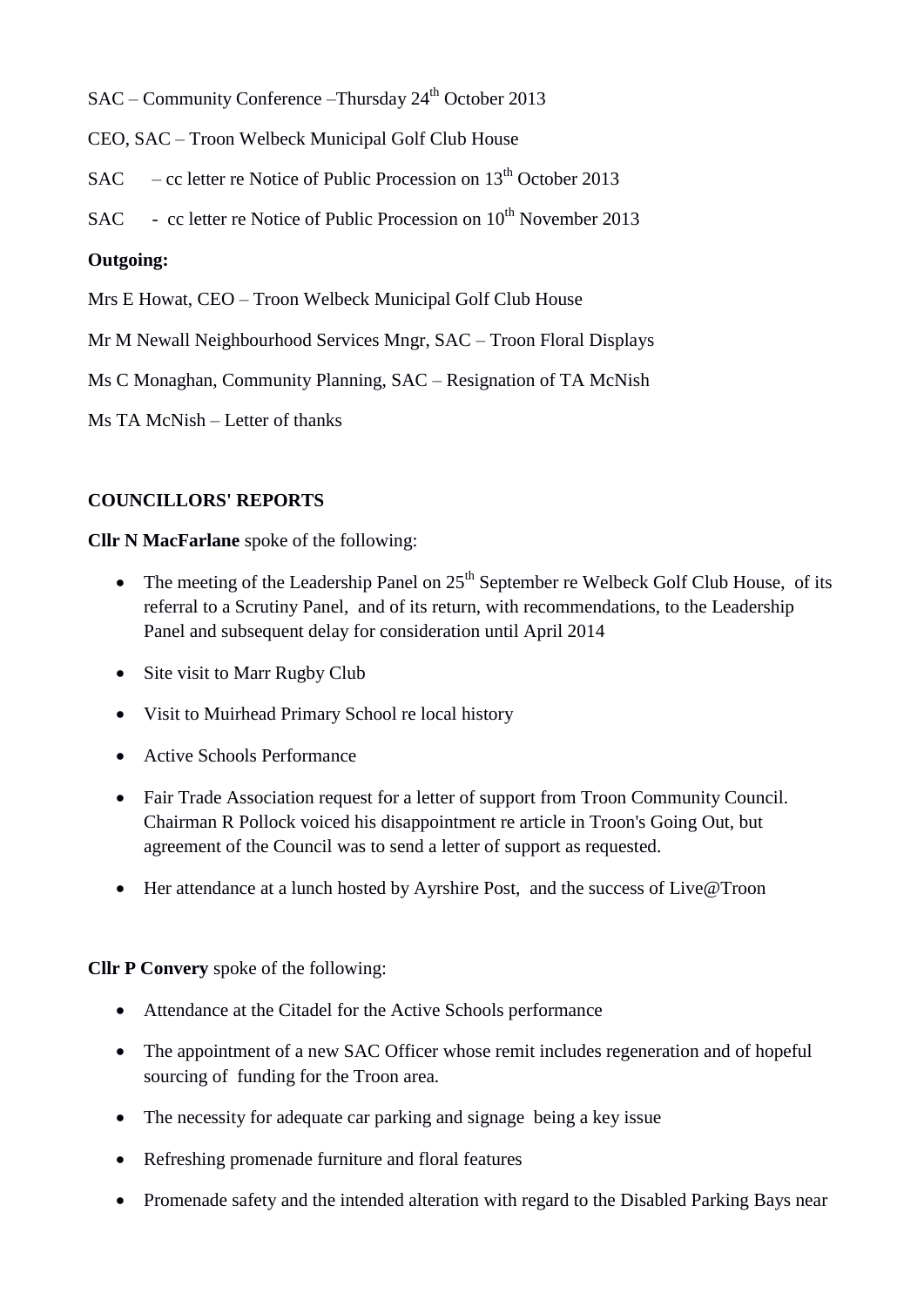the toilet block

- A meeting arranged with Neighbourhood Services re the possible restoration of the once renowned 36 hole Putting Green
- His support for involving professional people from the private sector in order to assist SAC in their endeavours

\*At this point, Chairman R Pollock voiced his enthusiasm for support re the possibility of restoration of a slipway to facilitate water sports events which have taken place on a regular basis.

**Cllr P Saxton** spoke of the following:

- His recollection of the Putting Green, as described by P Convery, and of his success in competitions!
- Barassie ex-Toilet Block, and of being hopeful of a solution, given that the Towers Hotel facility is no longer viable.
- The enthusiasm of the Head Teachers of both Barassie Primary and Struthers Primary Schools to proceed with the Breakfast Clubs
- Twelve Units at Buchan Road being finished to a high standard, and now allocated. Ms McNish stated her concern re fencing, rights to access, being unclear. Cllr Saxton undertook to enquire.

# **Cllr W McIntosh** spoke of the following:

Barassie Parent Council when 12 parents were in attendance when the Breakfast Club initiative was discussed to proceed at a measured pace, of his impending meeting with the

Head Teacher of Struthers Primary. Discussion followed on some Road Safety issues, and of the

obvious benefits of the Breakfast Club initiative.

# **TREASURER'S REPORT:**

Treasurer D Cram reported that the Annual Grant of £800 had been received, and that Troon Community Council funds continued to be in a healthy position.

### **OTHER REPORTS:**

**D Barr** confirmed that all arrangements for Wintertainment were now well in hand.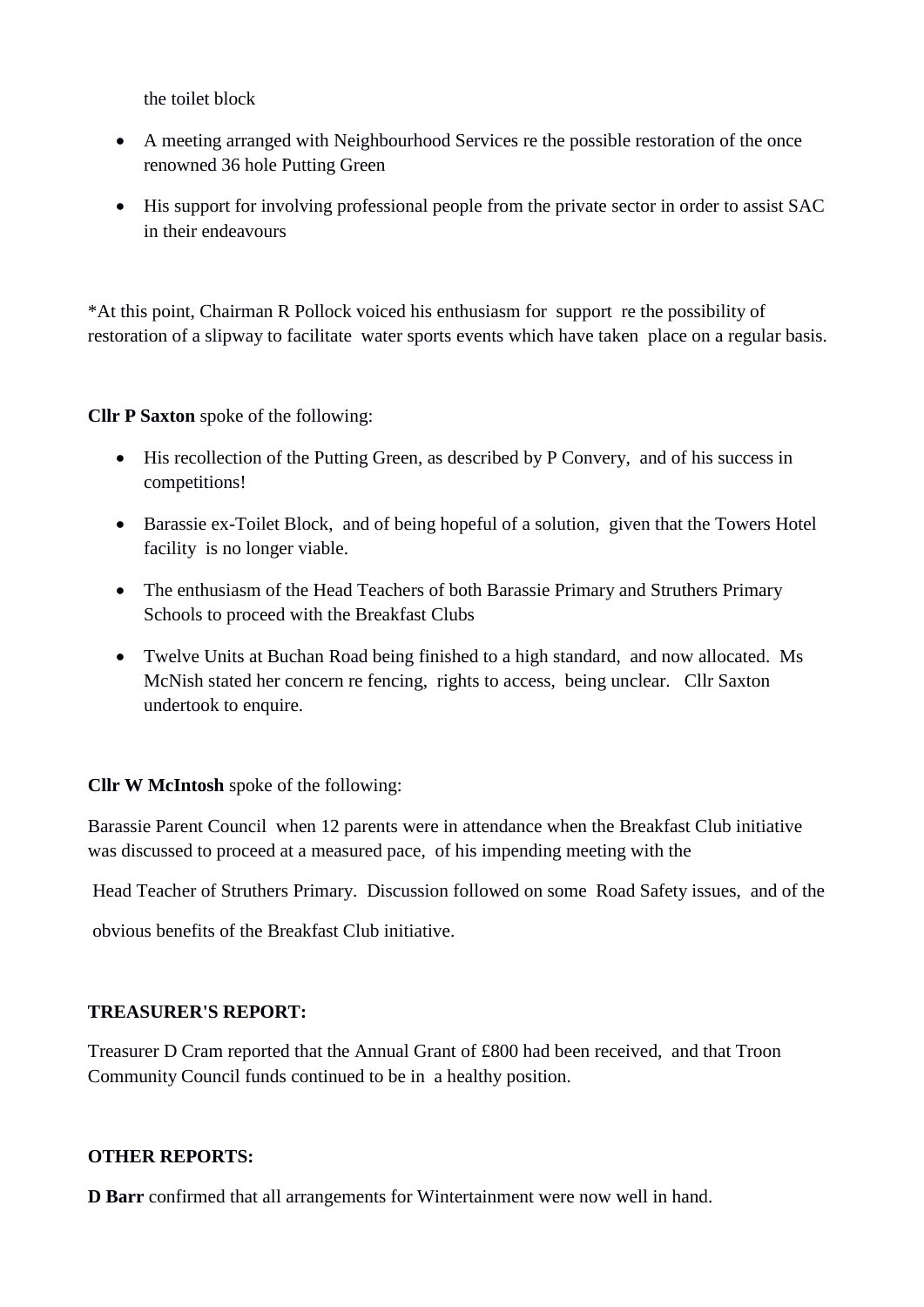**L McNish,** MTRA, thanked those concerned for the repainting of the Swing Park

**M Love** re-confirmed her attendance at a meeting with Outbox 4 during July re the Troon Community Council website, advising that the most positive way to proceed would be to request the assistance of K Beckwith for the facilitation of updating and maintenance, on a remunerative basis.

**K Beckwith** intimated the re-opening of **Lido** in the near future.

# **AOCB**

**D Barr** raised the following points:

- The position of empty 1-bedroom houses in Burnfoot Avenue Cllr Saxton will make enquiries
- Overhanging trees in Lady Margaret Drive letter to SAC requested re whose responsibility
- $\bullet$  Hunter Crescent non-function of lighting
- $\bullet$  No Ball Games signage no bye-laws covering this situation
- Re-surfacing of Ottoline Drive planned for October
- "Illegal" Fishing Boat witnessed by Prestwick resident not illegal, but report could be made to Fisheries Protection.

**K Workman** asked re the tubers and bulbs which are now being uprooted by SAC, and as to their disposal. Cllr Convery confirmed that these were available for anyone who wished them. It was suggested that a dropping off point would be helpful.

**E Williamson** asked the position re the re-surfacing of West Portland Street. Whilst stating that this is not on the timetable for this year, Cllr Convery will make enquiries.

**K Beckwith** asked the position re the temporary Skate Park, and the likelihood of a permanent location, with a request that SAC Councillors give their attention to the funding of this facility. Discussion followed on the possibility of the Paddling Pool as a possible location, together with idea of a Mobile Skate park. Troon Community Council agreed to support any initiative providing such leisure facilities for the youth of Troon.

**Chairman R Pollock** stated that he was in favour of employing devices to assist in the accurate recording of TCC meeting minutes. D Barr and K Beckwith offered to lend such equipment.

Meeting closed at approximately 9.20pm